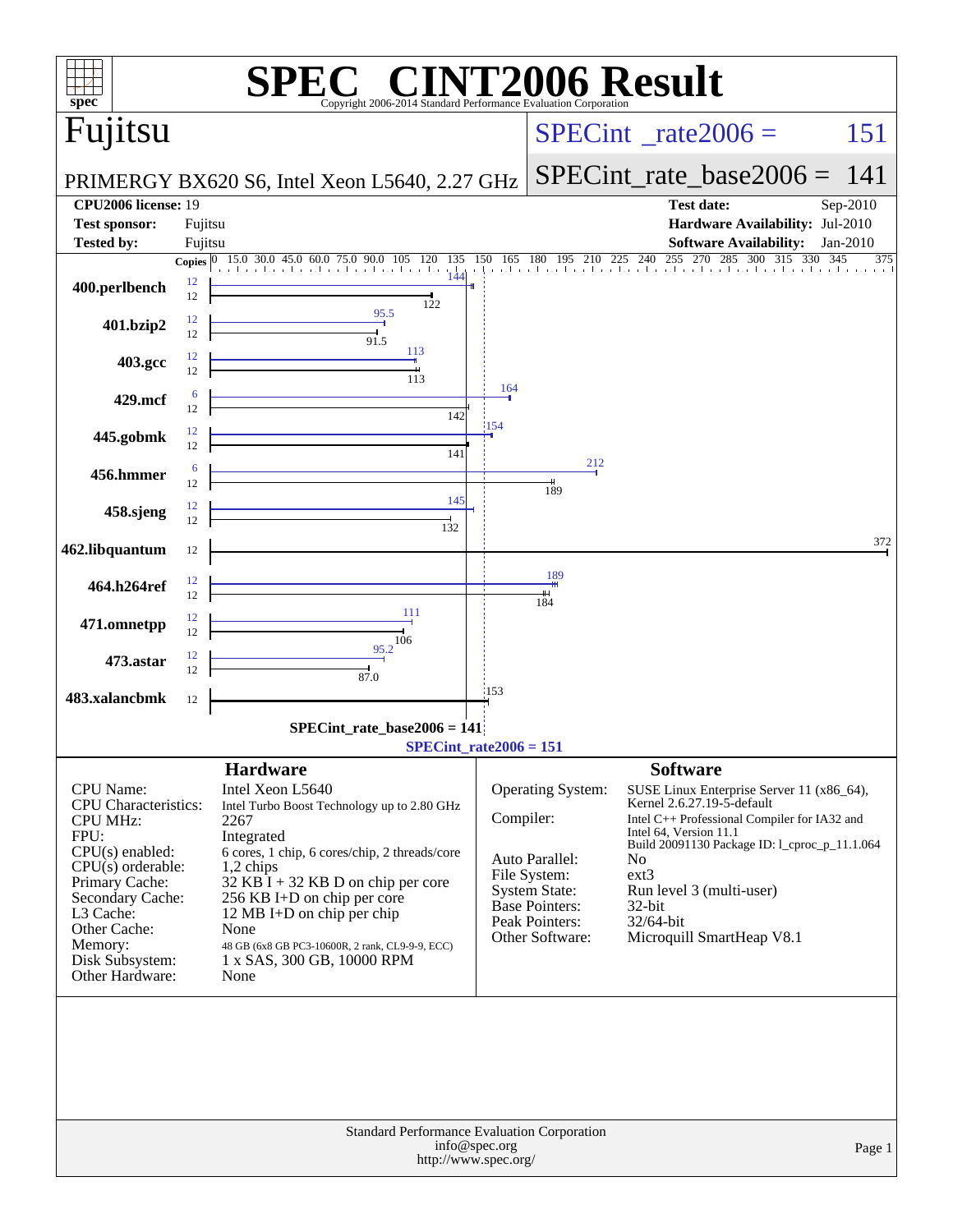

# **[SPEC CINT2006 Result](http://www.spec.org/auto/cpu2006/Docs/result-fields.html#SPECCINT2006Result)**

# Fujitsu

### SPECint rate $2006 = 151$

PRIMERGY BX620 S6, Intel Xeon L5640, 2.27 GHz

[SPECint\\_rate\\_base2006 =](http://www.spec.org/auto/cpu2006/Docs/result-fields.html#SPECintratebase2006) 141

#### **[CPU2006 license:](http://www.spec.org/auto/cpu2006/Docs/result-fields.html#CPU2006license)** 19 **[Test date:](http://www.spec.org/auto/cpu2006/Docs/result-fields.html#Testdate)** Sep-2010

**[Test sponsor:](http://www.spec.org/auto/cpu2006/Docs/result-fields.html#Testsponsor)** Fujitsu **[Hardware Availability:](http://www.spec.org/auto/cpu2006/Docs/result-fields.html#HardwareAvailability)** Jul-2010 **[Tested by:](http://www.spec.org/auto/cpu2006/Docs/result-fields.html#Testedby)** Fujitsu **[Software Availability:](http://www.spec.org/auto/cpu2006/Docs/result-fields.html#SoftwareAvailability)** Jan-2010

#### **[Results Table](http://www.spec.org/auto/cpu2006/Docs/result-fields.html#ResultsTable)**

|                    | <b>Base</b>                                                                                              |                |       |                |       |                |            |               | <b>Peak</b>    |              |                |              |                |              |  |
|--------------------|----------------------------------------------------------------------------------------------------------|----------------|-------|----------------|-------|----------------|------------|---------------|----------------|--------------|----------------|--------------|----------------|--------------|--|
| <b>Benchmark</b>   | <b>Copies</b>                                                                                            | <b>Seconds</b> | Ratio | <b>Seconds</b> | Ratio | <b>Seconds</b> | Ratio      | <b>Copies</b> | <b>Seconds</b> | <b>Ratio</b> | <b>Seconds</b> | <b>Ratio</b> | <b>Seconds</b> | <b>Ratio</b> |  |
| 400.perlbench      | 12                                                                                                       | 969            | 121   | 963            | 122   | 962            | 122        | 12            | 814            | 144          | 819            | 143          | 811            | 145          |  |
| 401.bzip2          | 12                                                                                                       | 1262           | 91.7  | 1266           | 91.5  | 1267           | 91.4       | 12            | 1210           | 95.7         | 1214           | 95.4         | 1213           | 95.5         |  |
| $403.\mathrm{gcc}$ | 12                                                                                                       | 841            | 115   | 856            | 113   | 854            | <b>113</b> | 12            | 854            | 113          | 856            | <b>113</b>   | 863            | 112          |  |
| $429$ .mcf         | 12                                                                                                       | 772            | 142   | 771            | 142   | 770            | 142        |               | 333            | 164          | 333            | 164          | 332            | 165          |  |
| 445.gobmk          | 12                                                                                                       | 888            | 142   | 890            | 141   | 893            | 141        | 12            | 811            | 155          | 816            | 154          | 816            | 154          |  |
| 456.hmmer          | 12                                                                                                       | 593            | 189   | 593            | 189   | 598            | 187        |               | 264            | 212          | 264            | 212          | 265            | 212          |  |
| 458.sjeng          | 12                                                                                                       | 1102           | 132   | 1101           | 132   | 1102           | 132        | 12            | 1004           | 145          | 1005           | 145          | 1005           | 144          |  |
| 462.libquantum     | 12                                                                                                       | 669            | 372   | 669            | 372   | 668            | 372        | 12            | 669            | 372          | 669            | 372          | 668            | 372          |  |
| 464.h264ref        | 12                                                                                                       | 1453           | 183   | 1445           | 184   | 1426           | 186        | 12            | 1394           | 191          | 1415           | 188          | 1402           | 189          |  |
| 471.omnetpp        | 12                                                                                                       | 708            | 106   | 709            | 106   | 707            | 106        | 12            | 678            | 111          | 678            | 111          | 678            | 111          |  |
| 473.astar          | 12                                                                                                       | 971            | 86.8  | 966            | 87.2  | 968            | 87.0       | 12            | 885            | 95.2         | 885            | 95.2         | 884            | 95.3         |  |
| 483.xalancbmk      | 12                                                                                                       | 542            | 153   | 543            | 153   | 542            | 153        | 12            | 542            | 153          | 543            | 153          | 542            | 153          |  |
|                    | Results appear in the order in which they were run. Bold underlined text indicates a median measurement. |                |       |                |       |                |            |               |                |              |                |              |                |              |  |

### **[Submit Notes](http://www.spec.org/auto/cpu2006/Docs/result-fields.html#SubmitNotes)**

The config file option 'submit' was used. numactl was used to bind copies to the cores

### **[Operating System Notes](http://www.spec.org/auto/cpu2006/Docs/result-fields.html#OperatingSystemNotes)**

'ulimit -s unlimited' was used to set the stacksize to unlimited prior to run

### **[Platform Notes](http://www.spec.org/auto/cpu2006/Docs/result-fields.html#PlatformNotes)**

 BIOS configuration: Data Reuse Optimization = Disable Performance/Power Setting = Traditional

### **[General Notes](http://www.spec.org/auto/cpu2006/Docs/result-fields.html#GeneralNotes)**

 For information about Fujitsu please visit: <http://www.fujitsu.com> Binaries were compiled on SLES 10 with Binutils 2.18.50.0.7.20080502

### **[Base Compiler Invocation](http://www.spec.org/auto/cpu2006/Docs/result-fields.html#BaseCompilerInvocation)**

[C benchmarks](http://www.spec.org/auto/cpu2006/Docs/result-fields.html#Cbenchmarks): [icc -m32](http://www.spec.org/cpu2006/results/res2010q3/cpu2006-20100913-13201.flags.html#user_CCbase_intel_icc_32bit_5ff4a39e364c98233615fdd38438c6f2)

Continued on next page

Standard Performance Evaluation Corporation [info@spec.org](mailto:info@spec.org) <http://www.spec.org/>

Page 2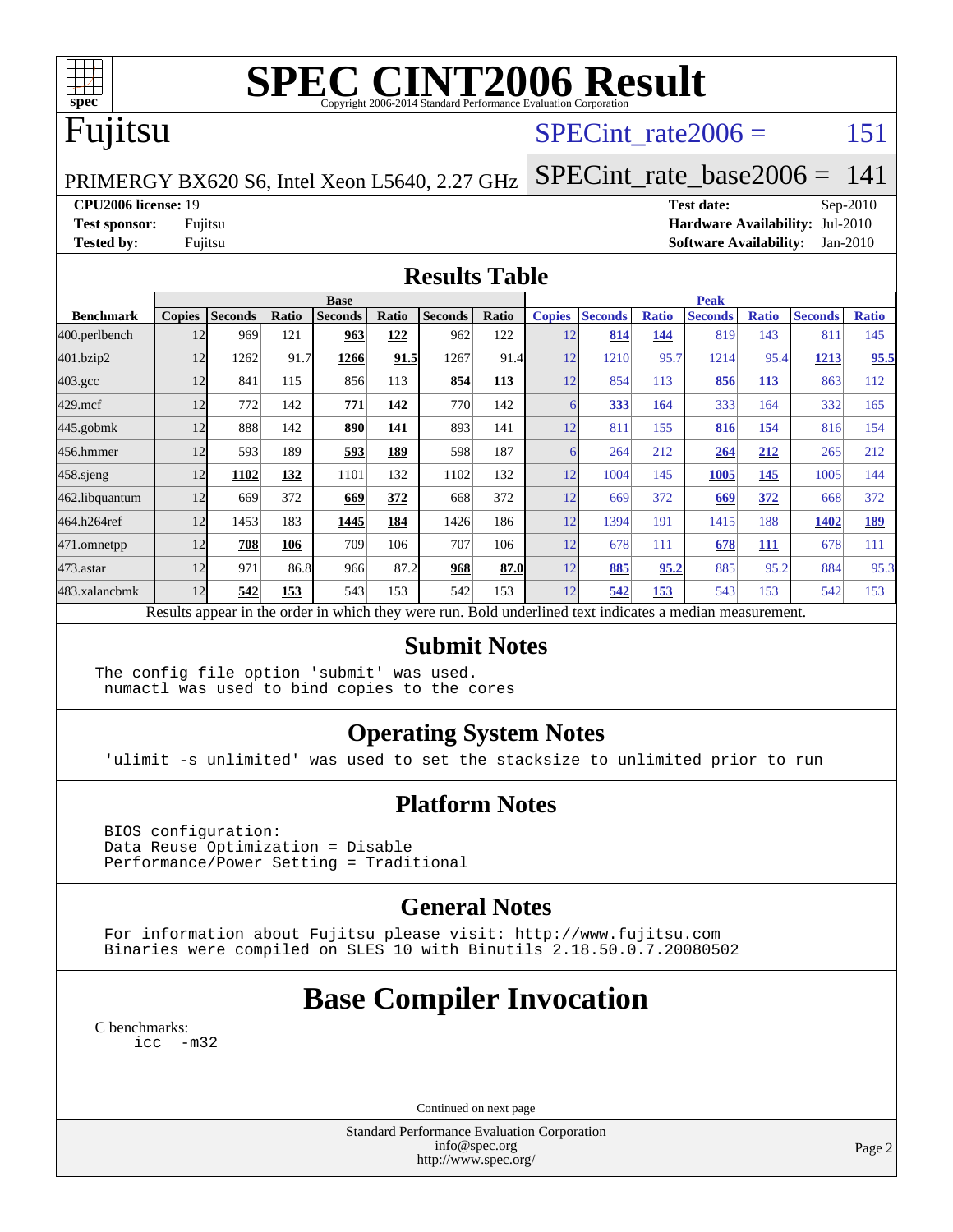| <b>SPEC CINT2006 Result</b><br>$spec^*$<br>Copyright 2006-2014 Standard Performance Evaluation Corporation                                                                                                                                                                    |                                                                                                                   |  |  |  |  |  |  |
|-------------------------------------------------------------------------------------------------------------------------------------------------------------------------------------------------------------------------------------------------------------------------------|-------------------------------------------------------------------------------------------------------------------|--|--|--|--|--|--|
| Fujitsu                                                                                                                                                                                                                                                                       | 151<br>$SPECint$ rate $2006 =$                                                                                    |  |  |  |  |  |  |
| PRIMERGY BX620 S6, Intel Xeon L5640, 2.27 GHz                                                                                                                                                                                                                                 | $SPECint_rate_base2006 =$<br>141                                                                                  |  |  |  |  |  |  |
| CPU2006 license: 19<br><b>Test sponsor:</b><br>Fujitsu<br><b>Tested by:</b><br>Fujitsu                                                                                                                                                                                        | <b>Test date:</b><br>$Sep-2010$<br>Hardware Availability: Jul-2010<br>$Jan-2010$<br><b>Software Availability:</b> |  |  |  |  |  |  |
| <b>Base Compiler Invocation (Continued)</b><br>$C_{++}$ benchmarks:<br>icpc -m32                                                                                                                                                                                              |                                                                                                                   |  |  |  |  |  |  |
| <b>Base Portability Flags</b>                                                                                                                                                                                                                                                 |                                                                                                                   |  |  |  |  |  |  |
| 400.perlbench: -DSPEC_CPU_LINUX_IA32<br>462.libquantum: - DSPEC_CPU_LINUX<br>483.xalancbmk: -DSPEC_CPU_LINUX                                                                                                                                                                  |                                                                                                                   |  |  |  |  |  |  |
| <b>Base Optimization Flags</b><br>C benchmarks:<br>-xSSE4.2 -ipo -03 -no-prec-div -static -opt-prefetch<br>$C_{++}$ benchmarks:<br>-xSSE4.2 -ipo -03 -no-prec-div -opt-prefetch -Wl,-z, muldefs<br>-L/home/cmplr/usr3/alrahate/cpu2006.1.1.ic11.1/libic11.1-32bit -lsmartheap |                                                                                                                   |  |  |  |  |  |  |
| <b>Base Other Flags</b><br>C benchmarks:                                                                                                                                                                                                                                      |                                                                                                                   |  |  |  |  |  |  |
| 403.gcc: -Dalloca=_alloca                                                                                                                                                                                                                                                     |                                                                                                                   |  |  |  |  |  |  |
| <b>Peak Compiler Invocation</b><br>C benchmarks (except as noted below):<br>$\text{icc}$ -m32<br>401.bzip2: icc -m64<br>456.hmmer: icc -m64<br>458.sjeng: icc -m64<br>C++ benchmarks (except as noted below):<br>icpc -m32<br>473.astar: icpc -m64                            |                                                                                                                   |  |  |  |  |  |  |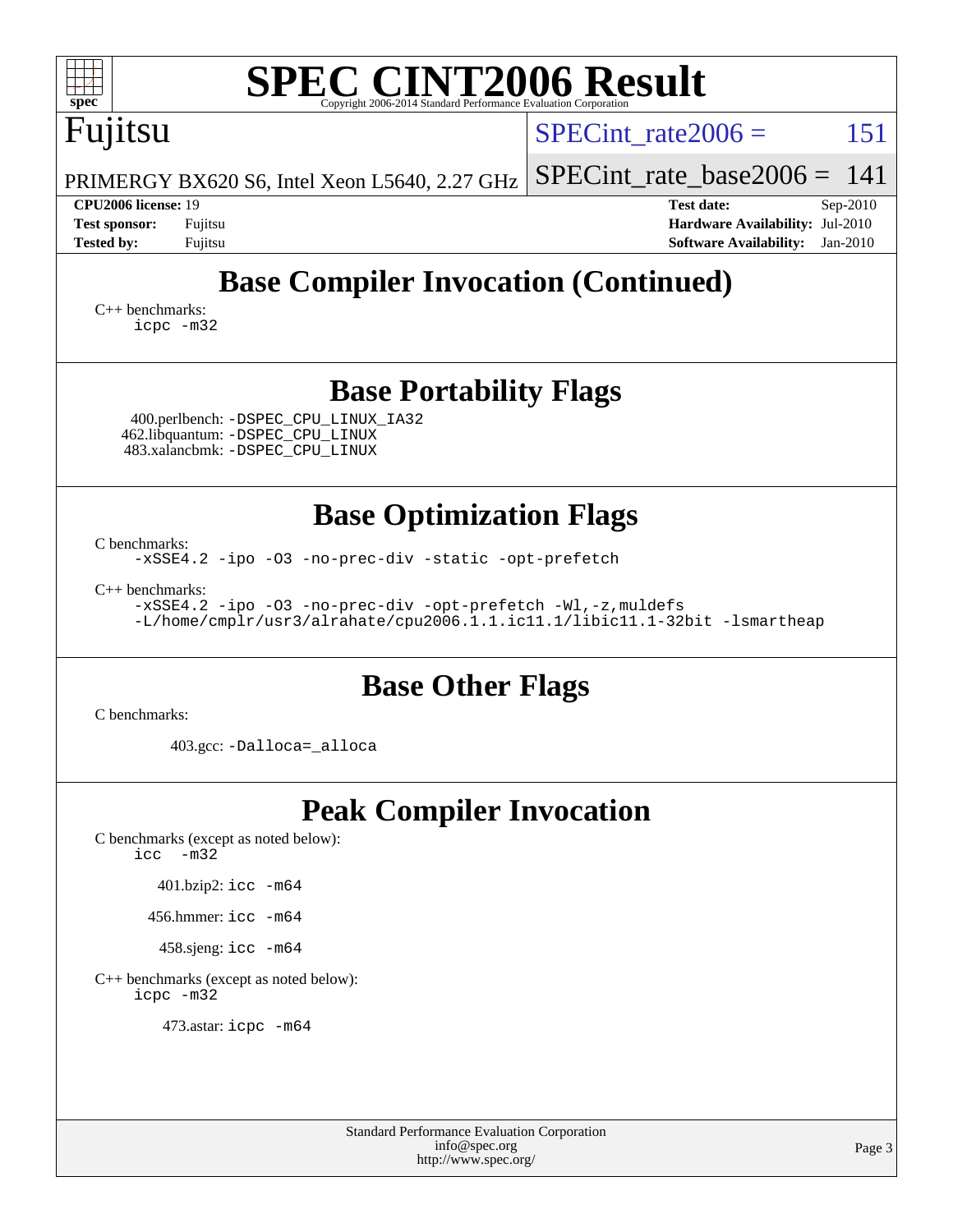

# **[SPEC CINT2006 Result](http://www.spec.org/auto/cpu2006/Docs/result-fields.html#SPECCINT2006Result)**

# Fujitsu

SPECint rate $2006 = 151$ 

PRIMERGY BX620 S6, Intel Xeon L5640, 2.27 GHz [SPECint\\_rate\\_base2006 =](http://www.spec.org/auto/cpu2006/Docs/result-fields.html#SPECintratebase2006)  $141$ 

**[CPU2006 license:](http://www.spec.org/auto/cpu2006/Docs/result-fields.html#CPU2006license)** 19 **[Test date:](http://www.spec.org/auto/cpu2006/Docs/result-fields.html#Testdate)** Sep-2010 **[Test sponsor:](http://www.spec.org/auto/cpu2006/Docs/result-fields.html#Testsponsor)** Fujitsu **[Hardware Availability:](http://www.spec.org/auto/cpu2006/Docs/result-fields.html#HardwareAvailability)** Jul-2010 **[Tested by:](http://www.spec.org/auto/cpu2006/Docs/result-fields.html#Testedby)** Fujitsu **[Software Availability:](http://www.spec.org/auto/cpu2006/Docs/result-fields.html#SoftwareAvailability)** Jan-2010

### **[Peak Portability Flags](http://www.spec.org/auto/cpu2006/Docs/result-fields.html#PeakPortabilityFlags)**

 400.perlbench: [-DSPEC\\_CPU\\_LINUX\\_IA32](http://www.spec.org/cpu2006/results/res2010q3/cpu2006-20100913-13201.flags.html#b400.perlbench_peakCPORTABILITY_DSPEC_CPU_LINUX_IA32) 401.bzip2: [-DSPEC\\_CPU\\_LP64](http://www.spec.org/cpu2006/results/res2010q3/cpu2006-20100913-13201.flags.html#suite_peakCPORTABILITY401_bzip2_DSPEC_CPU_LP64) 456.hmmer: [-DSPEC\\_CPU\\_LP64](http://www.spec.org/cpu2006/results/res2010q3/cpu2006-20100913-13201.flags.html#suite_peakCPORTABILITY456_hmmer_DSPEC_CPU_LP64) 458.sjeng: [-DSPEC\\_CPU\\_LP64](http://www.spec.org/cpu2006/results/res2010q3/cpu2006-20100913-13201.flags.html#suite_peakCPORTABILITY458_sjeng_DSPEC_CPU_LP64) 462.libquantum: [-DSPEC\\_CPU\\_LINUX](http://www.spec.org/cpu2006/results/res2010q3/cpu2006-20100913-13201.flags.html#b462.libquantum_peakCPORTABILITY_DSPEC_CPU_LINUX) 473.astar: [-DSPEC\\_CPU\\_LP64](http://www.spec.org/cpu2006/results/res2010q3/cpu2006-20100913-13201.flags.html#suite_peakCXXPORTABILITY473_astar_DSPEC_CPU_LP64) 483.xalancbmk: [-DSPEC\\_CPU\\_LINUX](http://www.spec.org/cpu2006/results/res2010q3/cpu2006-20100913-13201.flags.html#b483.xalancbmk_peakCXXPORTABILITY_DSPEC_CPU_LINUX)

### **[Peak Optimization Flags](http://www.spec.org/auto/cpu2006/Docs/result-fields.html#PeakOptimizationFlags)**

[C benchmarks](http://www.spec.org/auto/cpu2006/Docs/result-fields.html#Cbenchmarks):

Standard Performance Evaluation Corporation [info@spec.org](mailto:info@spec.org) <http://www.spec.org/> Page 4 400.perlbench: [-xSSE4.2](http://www.spec.org/cpu2006/results/res2010q3/cpu2006-20100913-13201.flags.html#user_peakPASS2_CFLAGSPASS2_LDCFLAGS400_perlbench_f-xSSE42_f91528193cf0b216347adb8b939d4107)(pass 2) [-prof-gen](http://www.spec.org/cpu2006/results/res2010q3/cpu2006-20100913-13201.flags.html#user_peakPASS1_CFLAGSPASS1_LDCFLAGS400_perlbench_prof_gen_e43856698f6ca7b7e442dfd80e94a8fc)(pass 1) [-ipo](http://www.spec.org/cpu2006/results/res2010q3/cpu2006-20100913-13201.flags.html#user_peakPASS2_CFLAGSPASS2_LDCFLAGS400_perlbench_f-ipo)(pass 2) [-O3](http://www.spec.org/cpu2006/results/res2010q3/cpu2006-20100913-13201.flags.html#user_peakPASS2_CFLAGSPASS2_LDCFLAGS400_perlbench_f-O3)(pass 2) [-no-prec-div](http://www.spec.org/cpu2006/results/res2010q3/cpu2006-20100913-13201.flags.html#user_peakPASS2_CFLAGSPASS2_LDCFLAGS400_perlbench_f-no-prec-div)(pass 2) [-static](http://www.spec.org/cpu2006/results/res2010q3/cpu2006-20100913-13201.flags.html#user_peakPASS2_CFLAGSPASS2_LDCFLAGS400_perlbench_f-static)(pass 2) [-prof-use](http://www.spec.org/cpu2006/results/res2010q3/cpu2006-20100913-13201.flags.html#user_peakPASS2_CFLAGSPASS2_LDCFLAGS400_perlbench_prof_use_bccf7792157ff70d64e32fe3e1250b55)(pass 2) [-ansi-alias](http://www.spec.org/cpu2006/results/res2010q3/cpu2006-20100913-13201.flags.html#user_peakCOPTIMIZE400_perlbench_f-ansi-alias) 401.bzip2: [-xSSE4.2](http://www.spec.org/cpu2006/results/res2010q3/cpu2006-20100913-13201.flags.html#user_peakPASS2_CFLAGSPASS2_LDCFLAGS401_bzip2_f-xSSE42_f91528193cf0b216347adb8b939d4107)(pass 2) [-prof-gen](http://www.spec.org/cpu2006/results/res2010q3/cpu2006-20100913-13201.flags.html#user_peakPASS1_CFLAGSPASS1_LDCFLAGS401_bzip2_prof_gen_e43856698f6ca7b7e442dfd80e94a8fc)(pass 1) [-ipo](http://www.spec.org/cpu2006/results/res2010q3/cpu2006-20100913-13201.flags.html#user_peakPASS2_CFLAGSPASS2_LDCFLAGS401_bzip2_f-ipo)(pass 2) [-O3](http://www.spec.org/cpu2006/results/res2010q3/cpu2006-20100913-13201.flags.html#user_peakPASS2_CFLAGSPASS2_LDCFLAGS401_bzip2_f-O3)(pass 2) [-no-prec-div](http://www.spec.org/cpu2006/results/res2010q3/cpu2006-20100913-13201.flags.html#user_peakPASS2_CFLAGSPASS2_LDCFLAGS401_bzip2_f-no-prec-div)(pass 2) [-static](http://www.spec.org/cpu2006/results/res2010q3/cpu2006-20100913-13201.flags.html#user_peakPASS2_CFLAGSPASS2_LDCFLAGS401_bzip2_f-static)(pass 2) [-prof-use](http://www.spec.org/cpu2006/results/res2010q3/cpu2006-20100913-13201.flags.html#user_peakPASS2_CFLAGSPASS2_LDCFLAGS401_bzip2_prof_use_bccf7792157ff70d64e32fe3e1250b55)(pass 2) [-opt-prefetch](http://www.spec.org/cpu2006/results/res2010q3/cpu2006-20100913-13201.flags.html#user_peakCOPTIMIZE401_bzip2_f-opt-prefetch) [-ansi-alias](http://www.spec.org/cpu2006/results/res2010q3/cpu2006-20100913-13201.flags.html#user_peakCOPTIMIZE401_bzip2_f-ansi-alias) [-auto-ilp32](http://www.spec.org/cpu2006/results/res2010q3/cpu2006-20100913-13201.flags.html#user_peakCOPTIMIZE401_bzip2_f-auto-ilp32) 403.gcc: [-xSSE4.2](http://www.spec.org/cpu2006/results/res2010q3/cpu2006-20100913-13201.flags.html#user_peakCOPTIMIZE403_gcc_f-xSSE42_f91528193cf0b216347adb8b939d4107) [-ipo](http://www.spec.org/cpu2006/results/res2010q3/cpu2006-20100913-13201.flags.html#user_peakCOPTIMIZE403_gcc_f-ipo) [-O3](http://www.spec.org/cpu2006/results/res2010q3/cpu2006-20100913-13201.flags.html#user_peakCOPTIMIZE403_gcc_f-O3) [-no-prec-div](http://www.spec.org/cpu2006/results/res2010q3/cpu2006-20100913-13201.flags.html#user_peakCOPTIMIZE403_gcc_f-no-prec-div) [-static](http://www.spec.org/cpu2006/results/res2010q3/cpu2006-20100913-13201.flags.html#user_peakCOPTIMIZE403_gcc_f-static) 429.mcf: [-xSSE4.2](http://www.spec.org/cpu2006/results/res2010q3/cpu2006-20100913-13201.flags.html#user_peakCOPTIMIZE429_mcf_f-xSSE42_f91528193cf0b216347adb8b939d4107) [-ipo](http://www.spec.org/cpu2006/results/res2010q3/cpu2006-20100913-13201.flags.html#user_peakCOPTIMIZE429_mcf_f-ipo) [-O3](http://www.spec.org/cpu2006/results/res2010q3/cpu2006-20100913-13201.flags.html#user_peakCOPTIMIZE429_mcf_f-O3) [-no-prec-div](http://www.spec.org/cpu2006/results/res2010q3/cpu2006-20100913-13201.flags.html#user_peakCOPTIMIZE429_mcf_f-no-prec-div) [-static](http://www.spec.org/cpu2006/results/res2010q3/cpu2006-20100913-13201.flags.html#user_peakCOPTIMIZE429_mcf_f-static) [-opt-prefetch](http://www.spec.org/cpu2006/results/res2010q3/cpu2006-20100913-13201.flags.html#user_peakCOPTIMIZE429_mcf_f-opt-prefetch) 445.gobmk: [-xSSE4.2](http://www.spec.org/cpu2006/results/res2010q3/cpu2006-20100913-13201.flags.html#user_peakPASS2_CFLAGSPASS2_LDCFLAGS445_gobmk_f-xSSE42_f91528193cf0b216347adb8b939d4107)(pass 2) [-prof-gen](http://www.spec.org/cpu2006/results/res2010q3/cpu2006-20100913-13201.flags.html#user_peakPASS1_CFLAGSPASS1_LDCFLAGS445_gobmk_prof_gen_e43856698f6ca7b7e442dfd80e94a8fc)(pass 1) [-prof-use](http://www.spec.org/cpu2006/results/res2010q3/cpu2006-20100913-13201.flags.html#user_peakPASS2_CFLAGSPASS2_LDCFLAGS445_gobmk_prof_use_bccf7792157ff70d64e32fe3e1250b55)(pass 2) [-O2](http://www.spec.org/cpu2006/results/res2010q3/cpu2006-20100913-13201.flags.html#user_peakCOPTIMIZE445_gobmk_f-O2) [-ipo](http://www.spec.org/cpu2006/results/res2010q3/cpu2006-20100913-13201.flags.html#user_peakCOPTIMIZE445_gobmk_f-ipo) [-no-prec-div](http://www.spec.org/cpu2006/results/res2010q3/cpu2006-20100913-13201.flags.html#user_peakCOPTIMIZE445_gobmk_f-no-prec-div) [-ansi-alias](http://www.spec.org/cpu2006/results/res2010q3/cpu2006-20100913-13201.flags.html#user_peakCOPTIMIZE445_gobmk_f-ansi-alias) 456.hmmer: [-xSSE4.2](http://www.spec.org/cpu2006/results/res2010q3/cpu2006-20100913-13201.flags.html#user_peakCOPTIMIZE456_hmmer_f-xSSE42_f91528193cf0b216347adb8b939d4107) [-ipo](http://www.spec.org/cpu2006/results/res2010q3/cpu2006-20100913-13201.flags.html#user_peakCOPTIMIZE456_hmmer_f-ipo) [-O3](http://www.spec.org/cpu2006/results/res2010q3/cpu2006-20100913-13201.flags.html#user_peakCOPTIMIZE456_hmmer_f-O3) [-no-prec-div](http://www.spec.org/cpu2006/results/res2010q3/cpu2006-20100913-13201.flags.html#user_peakCOPTIMIZE456_hmmer_f-no-prec-div) [-static](http://www.spec.org/cpu2006/results/res2010q3/cpu2006-20100913-13201.flags.html#user_peakCOPTIMIZE456_hmmer_f-static) [-unroll2](http://www.spec.org/cpu2006/results/res2010q3/cpu2006-20100913-13201.flags.html#user_peakCOPTIMIZE456_hmmer_f-unroll_784dae83bebfb236979b41d2422d7ec2) [-ansi-alias](http://www.spec.org/cpu2006/results/res2010q3/cpu2006-20100913-13201.flags.html#user_peakCOPTIMIZE456_hmmer_f-ansi-alias) [-auto-ilp32](http://www.spec.org/cpu2006/results/res2010q3/cpu2006-20100913-13201.flags.html#user_peakCOPTIMIZE456_hmmer_f-auto-ilp32)  $458 \text{.}$  sjeng:  $-xSSE4$ .  $2(\text{pass 2})$  -prof-qen(pass 1) [-ipo](http://www.spec.org/cpu2006/results/res2010q3/cpu2006-20100913-13201.flags.html#user_peakPASS2_CFLAGSPASS2_LDCFLAGS458_sjeng_f-ipo)(pass 2) [-O3](http://www.spec.org/cpu2006/results/res2010q3/cpu2006-20100913-13201.flags.html#user_peakPASS2_CFLAGSPASS2_LDCFLAGS458_sjeng_f-O3)(pass 2) [-no-prec-div](http://www.spec.org/cpu2006/results/res2010q3/cpu2006-20100913-13201.flags.html#user_peakPASS2_CFLAGSPASS2_LDCFLAGS458_sjeng_f-no-prec-div)(pass 2) [-static](http://www.spec.org/cpu2006/results/res2010q3/cpu2006-20100913-13201.flags.html#user_peakPASS2_CFLAGSPASS2_LDCFLAGS458_sjeng_f-static)(pass 2) [-prof-use](http://www.spec.org/cpu2006/results/res2010q3/cpu2006-20100913-13201.flags.html#user_peakPASS2_CFLAGSPASS2_LDCFLAGS458_sjeng_prof_use_bccf7792157ff70d64e32fe3e1250b55)(pass 2) [-unroll4](http://www.spec.org/cpu2006/results/res2010q3/cpu2006-20100913-13201.flags.html#user_peakCOPTIMIZE458_sjeng_f-unroll_4e5e4ed65b7fd20bdcd365bec371b81f) [-auto-ilp32](http://www.spec.org/cpu2006/results/res2010q3/cpu2006-20100913-13201.flags.html#user_peakCOPTIMIZE458_sjeng_f-auto-ilp32)  $462$ .libquantum: basepeak = yes 464.h264ref: [-xSSE4.2](http://www.spec.org/cpu2006/results/res2010q3/cpu2006-20100913-13201.flags.html#user_peakPASS2_CFLAGSPASS2_LDCFLAGS464_h264ref_f-xSSE42_f91528193cf0b216347adb8b939d4107)(pass 2) [-prof-gen](http://www.spec.org/cpu2006/results/res2010q3/cpu2006-20100913-13201.flags.html#user_peakPASS1_CFLAGSPASS1_LDCFLAGS464_h264ref_prof_gen_e43856698f6ca7b7e442dfd80e94a8fc)(pass 1) [-ipo](http://www.spec.org/cpu2006/results/res2010q3/cpu2006-20100913-13201.flags.html#user_peakPASS2_CFLAGSPASS2_LDCFLAGS464_h264ref_f-ipo)(pass 2) [-O3](http://www.spec.org/cpu2006/results/res2010q3/cpu2006-20100913-13201.flags.html#user_peakPASS2_CFLAGSPASS2_LDCFLAGS464_h264ref_f-O3)(pass 2) [-no-prec-div](http://www.spec.org/cpu2006/results/res2010q3/cpu2006-20100913-13201.flags.html#user_peakPASS2_CFLAGSPASS2_LDCFLAGS464_h264ref_f-no-prec-div)(pass 2) [-static](http://www.spec.org/cpu2006/results/res2010q3/cpu2006-20100913-13201.flags.html#user_peakPASS2_CFLAGSPASS2_LDCFLAGS464_h264ref_f-static)(pass 2) [-prof-use](http://www.spec.org/cpu2006/results/res2010q3/cpu2006-20100913-13201.flags.html#user_peakPASS2_CFLAGSPASS2_LDCFLAGS464_h264ref_prof_use_bccf7792157ff70d64e32fe3e1250b55)(pass 2) [-unroll2](http://www.spec.org/cpu2006/results/res2010q3/cpu2006-20100913-13201.flags.html#user_peakCOPTIMIZE464_h264ref_f-unroll_784dae83bebfb236979b41d2422d7ec2) [-ansi-alias](http://www.spec.org/cpu2006/results/res2010q3/cpu2006-20100913-13201.flags.html#user_peakCOPTIMIZE464_h264ref_f-ansi-alias) [C++ benchmarks:](http://www.spec.org/auto/cpu2006/Docs/result-fields.html#CXXbenchmarks) 471.omnetpp: [-xSSE4.2](http://www.spec.org/cpu2006/results/res2010q3/cpu2006-20100913-13201.flags.html#user_peakPASS2_CXXFLAGSPASS2_LDCXXFLAGS471_omnetpp_f-xSSE42_f91528193cf0b216347adb8b939d4107)(pass 2) [-prof-gen](http://www.spec.org/cpu2006/results/res2010q3/cpu2006-20100913-13201.flags.html#user_peakPASS1_CXXFLAGSPASS1_LDCXXFLAGS471_omnetpp_prof_gen_e43856698f6ca7b7e442dfd80e94a8fc)(pass 1) [-ipo](http://www.spec.org/cpu2006/results/res2010q3/cpu2006-20100913-13201.flags.html#user_peakPASS2_CXXFLAGSPASS2_LDCXXFLAGS471_omnetpp_f-ipo)(pass 2) [-O3](http://www.spec.org/cpu2006/results/res2010q3/cpu2006-20100913-13201.flags.html#user_peakPASS2_CXXFLAGSPASS2_LDCXXFLAGS471_omnetpp_f-O3)(pass 2) [-no-prec-div](http://www.spec.org/cpu2006/results/res2010q3/cpu2006-20100913-13201.flags.html#user_peakPASS2_CXXFLAGSPASS2_LDCXXFLAGS471_omnetpp_f-no-prec-div)(pass 2) [-prof-use](http://www.spec.org/cpu2006/results/res2010q3/cpu2006-20100913-13201.flags.html#user_peakPASS2_CXXFLAGSPASS2_LDCXXFLAGS471_omnetpp_prof_use_bccf7792157ff70d64e32fe3e1250b55)(pass 2) [-ansi-alias](http://www.spec.org/cpu2006/results/res2010q3/cpu2006-20100913-13201.flags.html#user_peakCXXOPTIMIZE471_omnetpp_f-ansi-alias) [-opt-ra-region-strategy=block](http://www.spec.org/cpu2006/results/res2010q3/cpu2006-20100913-13201.flags.html#user_peakCXXOPTIMIZE471_omnetpp_f-opt-ra-region-strategy-block_a0a37c372d03933b2a18d4af463c1f69) [-Wl,-z,muldefs](http://www.spec.org/cpu2006/results/res2010q3/cpu2006-20100913-13201.flags.html#user_peakEXTRA_LDFLAGS471_omnetpp_link_force_multiple1_74079c344b956b9658436fd1b6dd3a8a) [-L/home/cmplr/usr3/alrahate/cpu2006.1.1.ic11.1/libic11.1-32bit -lsmartheap](http://www.spec.org/cpu2006/results/res2010q3/cpu2006-20100913-13201.flags.html#user_peakEXTRA_LIBS471_omnetpp_SmartHeap_d86dffe4a79b79ef8890d5cce17030c3) Continued on next page